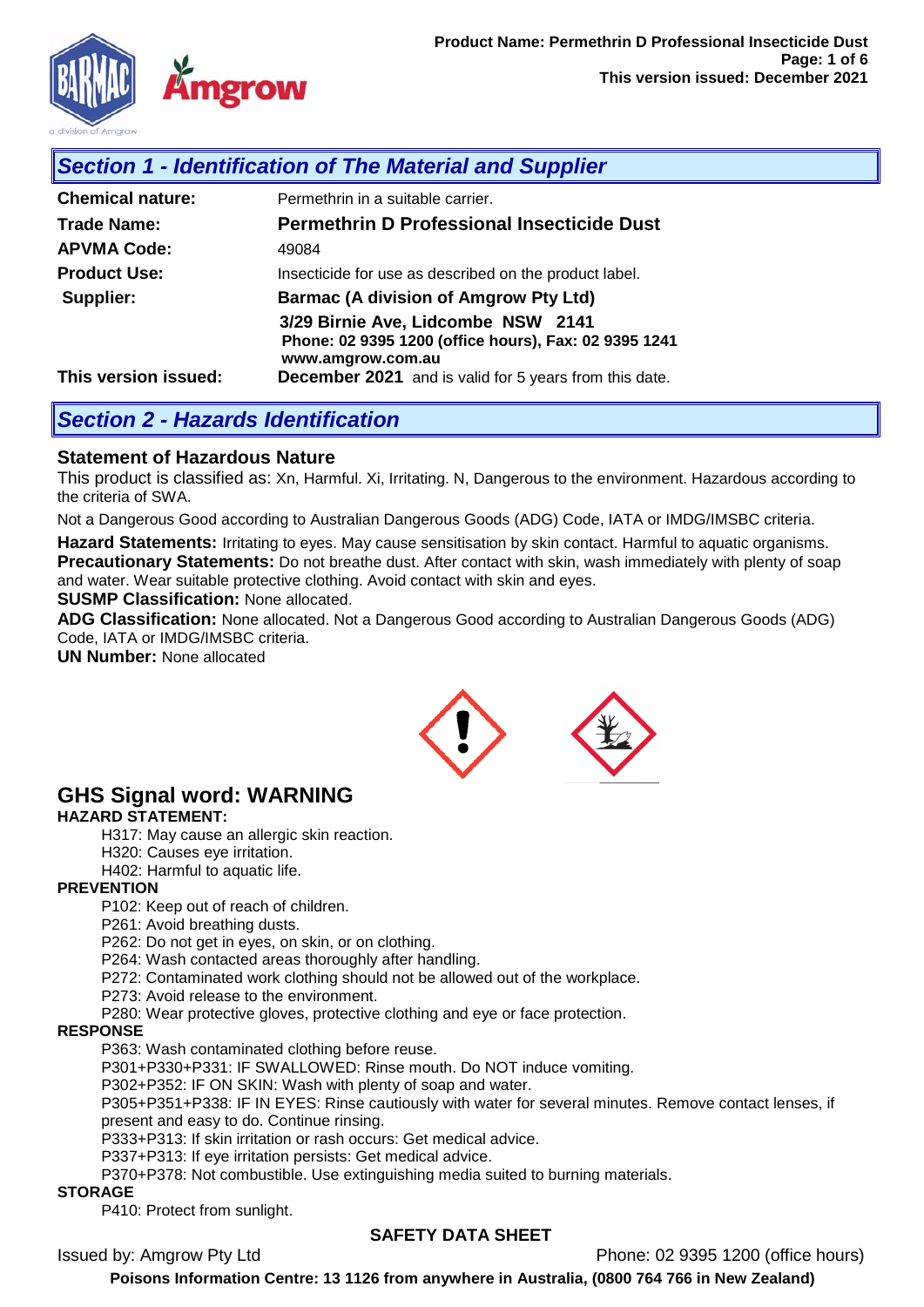

P402+P404: Store in a dry place. Store in a closed container.

P403+P235: Store in a well-ventilated place. Keep cool.

#### **DISPOSAL**

P501: Dispose of contents and containers as specified on the registered label.

### *Emergency Overview*

**Physical Description & Colour**: White powdered solid.

#### **Odour:** No odour.

**Major Health Hazards:** Permethrin is harmful to non-harmful via the oral route, with a reported LD<sub>50</sub> for technical Permethrin in rats of 430 to 4000 mg/kg. Via the dermal route, it is not harmful, with a reported dermal  $LD_{50}$  in rats of over 4000 mg/kg, and in rabbits of greater 2000 mg/kg. This product is an eye irritant, possible skin sensitiser.

## *Section 3 - Composition/Information on Ingredients*

| Ingredients      | <b>CAS No</b>     | Conc.% |         | TWA (mg/m <sup>3</sup> ) STEL (mg/m <sup>3</sup> ) |
|------------------|-------------------|--------|---------|----------------------------------------------------|
| Permethrin 25:75 | 52645-53-1 10g/kg |        | not set | not set                                            |
| Talc             | 14807-96-6 to 100 |        | 2.5     | not set                                            |

This is a commercial product whose exact ratio of components may vary slightly. Minor quantities of other non hazardous ingredients are also possible.

The SWA TWA exposure value is the average airborne concentration of a particular substance when calculated over a normal 8 hour working day for a 5 day working week. The STEL (Short Term Exposure Limit) is an exposure value that may be equalled (but should not be exceeded) for no longer than 15 minutes and should not be repeated more than 4 times per day. There should be at least 60 minutes between successive exposures at the STEL. The term "peak "is used when the TWA limit, because of the rapid action of the substance, should never be exceeded, even briefly.

# *Section 4 - First Aid Measures*

### **General Information:**

You should call The Poisons Information Centre if you feel that you may have been poisoned, burned or irritated by this product. The number is 13 1126 from anywhere in Australia (0800 764 766 in New Zealand) and is available at all times. Have this SDS with you when you call.

**Inhalation:** First aid is not generally required. If in doubt, contact a Poisons Information Centre or a doctor. **Skin Contact:** Gently brush away excess particles. Irritation is unlikely. However, if irritation does occur, flush with

lukewarm, gently flowing water for 5 minutes or until chemical is removed. **Eye Contact:** Quickly and gently brush particles from eyes. Immediately flush the contaminated eye(s) with lukewarm, gently flowing water for 15 minutes or until the product is removed, while holding the eyelid(s) open. Take care not to rinse contaminated water into the unaffected eye or onto the face. Obtain medical attention immediately. Take special care if exposed person is wearing contact lenses.

**Ingestion:** If product is swallowed or gets in mouth, do NOT induce vomiting; wash mouth with water and give some water to drink. If symptoms develop, or if in doubt contact a Poisons Information Centre or a doctor.

# *Section 5 - Fire Fighting Measures*

**Fire and Explosion Hazards**: The major hazard in fires is usually inhalation of heated and toxic or oxygen deficient (or both), fire gases. There is no risk of an explosion from this product under normal circumstances if it is involved in a fire.

Only small quantities of decomposition products are expected from this product at temperatures normally achieved in a fire.

Fire decomposition products from this product are not expected to be hazardous or harmful.

**Extinguishing Media:** Not combustible. Use extinguishing media suited to burning materials.

**Fire Fighting:** If a significant quantity of this product is involved in a fire, call the fire brigade.

| <b>Flash point:</b>              | Does not burn.                  |
|----------------------------------|---------------------------------|
| <b>Upper Flammability Limit:</b> | Does not burn.                  |
| <b>Lower Flammability Limit:</b> | Does not burn.                  |
| <b>Autoignition temperature:</b> | Not applicable - does not burn. |
| <b>Flammability Class:</b>       | Does not burn.                  |

### **SAFETY DATA SHEET**

Issued by: Amgrow Pty Ltd Phone: 02 9395 1200 (office hours)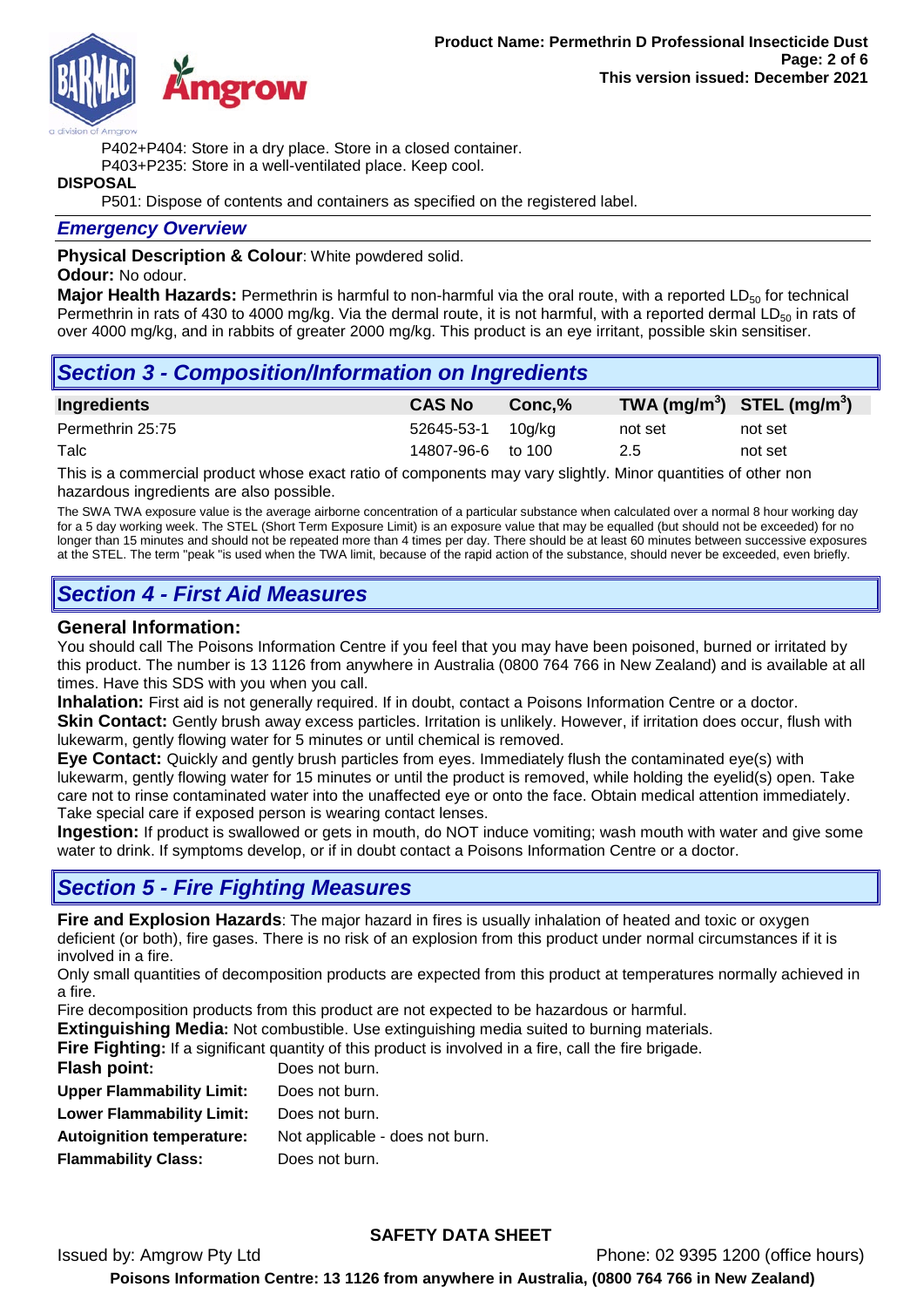

# *Section 6 - Accidental Release Measures*

**Accidental release:** In the event of a major spill, prevent spillage from entering drains or water courses. Wear full protective clothing including eye/face protection. All skin areas should be covered. See below under Personal Protection regarding Australian Standards relating to personal protective equipment. Suitable materials for protective clothing include rubber. Eye/face protective equipment should comprise as a minimum, protective glasses and, preferably, goggles. If there is a significant chance that dusts are likely to build up in cleanup area, we recommend that you use a suitable Dust Mask.

Stop leak if safe to do so, and contain spill. Sweep up and shovel or collect recoverable product into labelled containers for recycling or salvage, and dispose of promptly. Consider vacuuming if appropriate. Recycle containers wherever possible after careful cleaning. Refer to product label for specific instructions. After spills, wash area preventing runoff from entering drains. If a significant quantity of material enters drains, advise emergency services. Full details regarding disposal of used containers, spillage and unused material may be found on the label. If there is any conflict between this SDS and the label, instructions on the label prevail. Ensure legality of disposal by consulting regulations prior to disposal. Thoroughly launder protective clothing before storage or re-use. Advise laundry of nature of contamination when sending contaminated clothing to laundry.

# *Section 7 - Handling and Storage*

**Handling:** Keep exposure to this product to a minimum, and minimise the quantities kept in work areas. Check Section 8 of this SDS for details of personal protective measures, and make sure that those measures are followed. The measures detailed below under "Storage" should be followed during handling in order to minimise risks to persons using the product in the workplace. Also, avoid contact or contamination of product with incompatible materials listed in Section 10.

**Storage:** Protect this product from light. Store in the closed original container in a dry, cool, well-ventilated area out of direct sunlight. Make sure that the product does not come into contact with substances listed under "Incompatibilities" in Section 10. Check packaging - there may be further storage instructions on the label.

# *Section 8 - Exposure Controls and Personal Protection*

The following Australian Standards will provide general advice regarding safety clothing and equipment:

Respiratory equipment: **AS/NZS 1715**, Protective Gloves: **AS 2161**, Occupational Protective Clothing: AS/NZS 4501 set 2008, Industrial Eye Protection: **AS1336** and **AS/NZS 1337**, Occupational Protective Footwear: **AS/NZS2210**.

| <b>SWA Exposure Limits</b> | TWA (mg/m <sup>3</sup> ) | STEL (mg/m <sup>3</sup> ) |
|----------------------------|--------------------------|---------------------------|
| Talc                       |                          | not set                   |

The ADI for Permethrin 25:75 is set at 0.05mg/kg/day. The corresponding NOEL is set at 5mg/kg/day. ADI means Acceptable Daily Intake; NOEL means No-observable-effect-level. Data from Australian ADI List, June 2013.

No special equipment is usually needed when occasionally handling small quantities. The following instructions are for bulk handling or where regular exposure in an occupational setting occurs without proper containment systems. **Ventilation:** This product should only be used in a well ventilated area. If natural ventilation is inadequate, use of a

fan is suggested.

**Eye Protection:** Protective glasses or goggles should be worn when this product is being used. Failure to protect your eyes may cause them harm. Emergency eye wash facilities are also recommended in an area close to where this product is being used.

**Skin Protection:** If you believe you may have a sensitisation to this product or any of its declared ingredients, you should prevent skin contact by wearing impervious gloves, clothes and, preferably, apron. Make sure that all skin areas are covered. See below for suitable material types.

**Protective Material Types:** We suggest that protective clothing be made from the following materials: rubber. **Respirator:** If there is a significant chance that dusts are likely to build up in the area where this product is being used, we recommend that you use a suitable Dust Mask.

Eyebaths or eyewash stations and safety deluge showers should, if practical, be provided near to where this product is being handled commercially.

# *Section 9 - Physical and Chemical Properties:*

**Physical Description & colour**: White powdered solid. **Odour:** No odour. **Boiling Point:** Not available.

### **SAFETY DATA SHEET**

Issued by: Amgrow Pty Ltd Phone: 02 9395 1200 (office hours)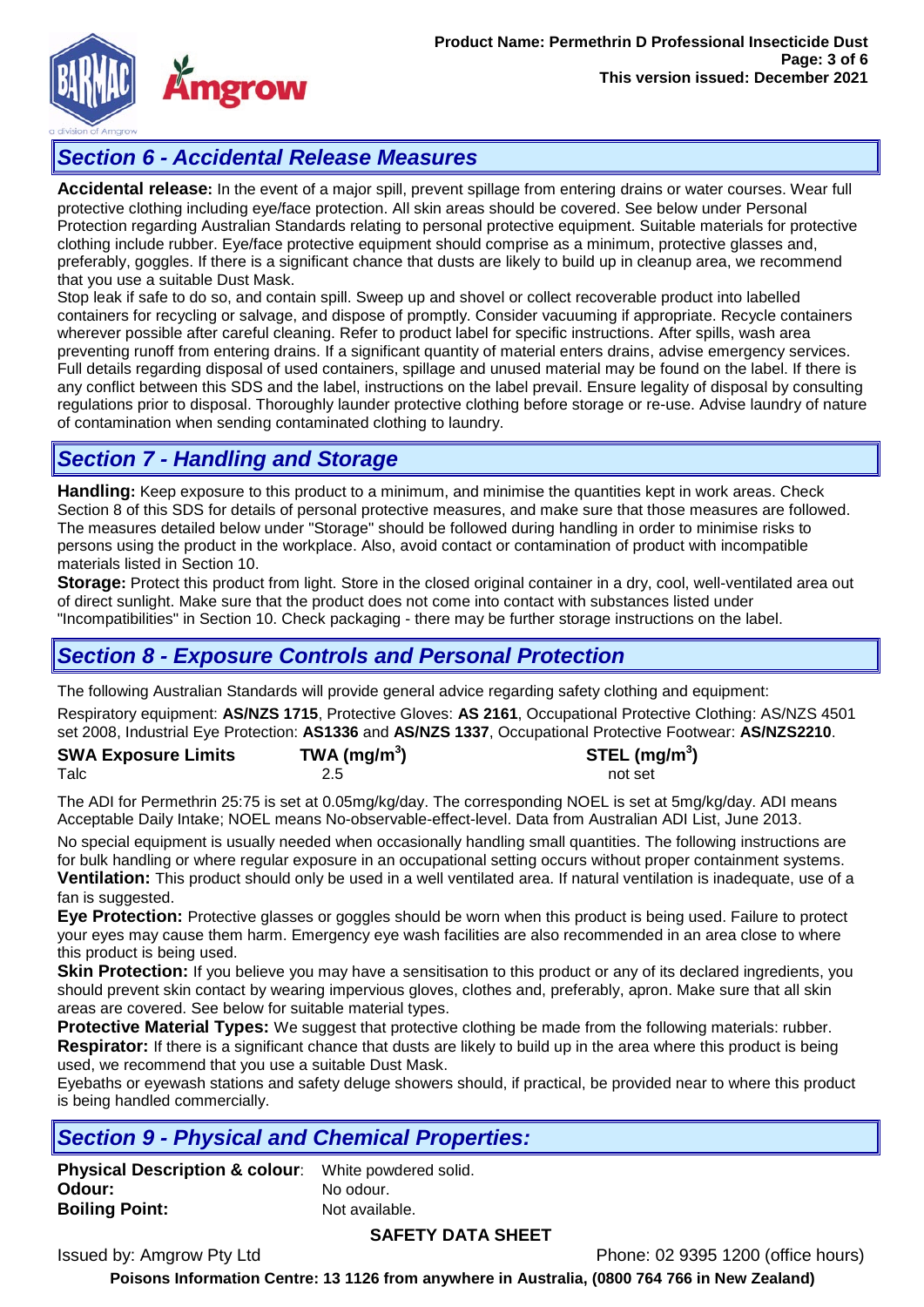

**Freezing/Melting Point:** No specific data. Solid at normal temperatures. **Volatiles:** Nil at 100°C. **Vapour Pressure:** Nil at normal ambient temperatures. **Vapour Density:** Not applicable. **Specific Gravity:** No data. **Water Solubility: Insoluble.**<br> **DH:** No data. **pH:** No data. **Volatility:**  $Nil$  at normal ambient temperatures. **Odour Threshold:** No data. **Evaporation Rate:** Not applicable. **Coeff Oil/water Distribution:** No data **Viscosity:** Not applicable. **Auto ignition temp:** Not applicable - does not burn.

## *Section 10 - Stability and Reactivity*

**Reactivity:** This product is unlikely to react or decompose under normal storage conditions. However, if you have any doubts, contact the supplier for advice on shelf life properties.

**Conditions to Avoid:** Protect this product from light. Store in the closed original container in a dry, cool, wellventilated area out of direct sunlight.

**Incompatibilities:** strong acids, iron alloys, halogens.

**Fire Decomposition:** Only small quantities of decomposition products are expected from this product at temperatures normally achieved in a fire. Combustion forms carbon dioxide, and if incomplete, carbon monoxide and possibly smoke. Water is also formed. Carbon monoxide poisoning produces headache, weakness, nausea, dizziness, confusion, dimness of vision, disturbance of judgment, and unconsciousness followed by coma and death. **Polymerisation:** This product will not undergo polymerisation reactions.

## *Section 11 - Toxicological Information*

**Toxicity: Acute toxicity:** Permethrin is harmful to non-harmful via the oral route, with a reported LD<sub>50</sub> for technical Permethrin in rats of 430 to 4000 mg/kg. Via the dermal route, it is not harmful, with a reported dermal LD $_{50}$  in rats of over 4000 mg/kg, and in rabbits of greater 2000 mg/kg. Permethrin caused mild irritation of both the intact and abraded skin of rabbits. It also caused conjunctivitis when it was applied to the eyes. The 4-hour inhalation  $LC_{50}$  for rats was greater than 23.5 mg/L, indicating practically no inhalation toxicity. The toxicity of Permethrin is dependent on the ratio of the isomers present; the cis-isomer being more toxic.

**Chronic toxicity:** No adverse effects were observed in dogs fed Permethrin at doses of 5 mg/kg/day for 90 days. Rats fed 150 mg/kg/day for 6 months showed a slight increase in liver weights. Very low levels of Permethrin in the diet of chickens (0.1 ppm for 3 to 6 weeks after hatching) have been reported to suppress immune system activity.

**Reproductive effects:** The fertility of female rats was affected when they received very high oral doses of 250 mg/kg/day of Permethrin during the 6th to 15th day of pregnancy. It is not likely that reproductive effects will be seen in humans under normal circumstances.

**Teratogenic effects:** Permethrin is reported to show no teratogenic activity.

**Mutagenic effects:** Permethrin is reported to show no mutagenic activity.

**Carcinogenic effects:** The evidence regarding the carcinogenicity of Permethrin is inconclusive.

**Organ toxicity:** Permethrin is suspected of causing liver enlargement of the liver and nerve damage. Effects on the immune system have been noted in animal studies.

**Fate in humans and animals:** Permethrin is efficiently metabolized by mammalian livers. Breakdown products, or "metabolites," of Permethrin are quickly excreted and do not persist significantly in body tissues. When Permethrin is administered orally to rats, it is rapidly metabolized and almost completely eliminated from the body in a few days. Only 3 to 6% of the original dose was excreted unchanged in the faeces of experimental animals. Permethrin may persist in fatty tissues, with half-lives of 4 to 5 days in brain and body fat. Permethrin does not block, or inhibit, cholinesterase enzymes.

There is no data to hand indicating any particular target organs.

Permethrin 25:75 is Classed by SWA as a potential sensitiser by skin contact.

### *Potential Health Effects*

**Persons sensitised to Permethrin should avoid contact with this product.**

### **SAFETY DATA SHEET**

Issued by: Amgrow Pty Ltd Phone: 02 9395 1200 (office hours)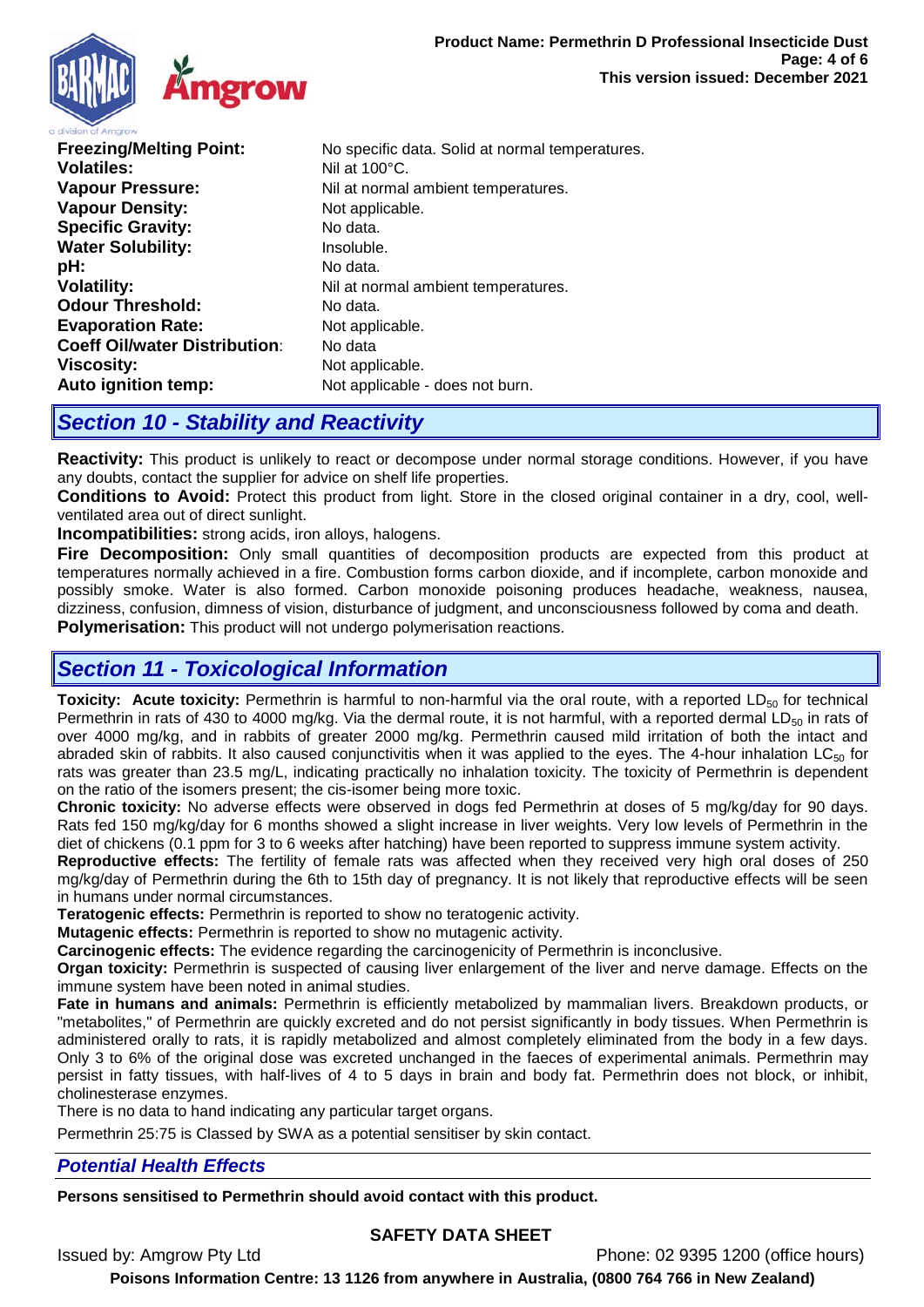

**Inhalation:** Available data indicates that this product is not harmful. However product may be mildly irritating, although unlikely to cause anything more than mild transient discomfort.

**Skin Contact:** Classified as a potential sensitiser by skin contact. Exposure to a skin sensitiser, once sensitisation has occurred, may manifest itself as skin rash or inflammation, and in some individuals this reaction can be severe. In addition product may be mildly irritating, but is unlikely to cause anything more than mild discomfort which should disappear once contact ceases.

**Eye Contact:** This product is an eye irritant. Symptoms may include stinging and reddening of eyes and watering which may become copious. Other symptoms may also become evident. If exposure is brief, symptoms should disappear once exposure has ceased. However, lengthy exposure or delayed treatment may cause permanent damage.

**Ingestion:** Significant oral exposure is considered to be unlikely. However, this product may be irritating to mucous membranes but is unlikely to cause anything more than transient discomfort.

#### **Carcinogen Status:**

**SWA:** No significant ingredient is classified as carcinogenic by SWA.

**NTP:** No significant ingredient is classified as carcinogenic by NTP.

**IARC:** Permethrin 25:75 is Class 3 - unclassifiable as to carcinogenicity to humans.

Talc is Class 3 - unclassifiable as to carcinogenicity to humans.

See the IARC website for further details. A web address has not been provided as addresses frequently change.

### *Classification of Hazardous Ingredients*

Ingredient **Risk Phrases** 

#### Permethrin 25:75 >=1%Conc<25%: Xi; R43

**Permethrin 25:75:**<br>LD<sub>50</sub> Oral, Rat 1479mg/kg  $LC_{50}$  Inhalation, Rat = 0.685mg/L/4hr

LD $_{50}$  Dermal, Rabbit = >2000mg/kg

# *Section 12 - Ecological Information*

This product is harmful to aquatic organisms. This product is biodegradable. It will not accumulate in the soil or water or cause long term problems.

**Effects on birds:** Permethrin is practically non-toxic to birds. The oral LD<sub>50</sub> for a Permethrin formulation is greater than 9900 mg/kg in mallard ducks, greater than 13,500 mg/kg in pheasants, and greater than 15,500 mg/kg in Japanese quail.

**Effects on aquatic organisms:** Aquatic ecosystems are particularly vulnerable to the impact of Permethrin. A fragile balance exists between the quality and quantity of insects and other invertebrates that serve as fish food. The 48-hour  $LC_{50}$  for rainbow trout is 0.0125 mg/L for 24 hours, and 0.0054 mg/L for 48 hours. The 48-hour  $LC_{50}$  in bluegill sunfish and salmon is 0.0018 mg/L. As a group, synthetic pyrethroids were toxic to all estuarine species tested. They had a 96-hour LC<sub>50</sub> of less than or equal to 0.0078 mg/L for these species. The bioconcentration factor for Permethrin in bluefish is 715 times the concentrations in water and is 703 in catfish. This indicates that the compound has a low to moderate potential to accumulate in these organisms.

**Effects on other organisms:** Permethrin is extremely toxic to bees. Severe losses may be expected if bees are present at treatment time, or within a day thereafter. Permethrin is also toxic to wildlife. It should not be applied, or allowed to drift, to crops or weeds in which active foraging takes place.

**Environmental Fate: Breakdown in soil and groundwater:** Permethrin is of low to moderate persistence in the soil environment, with reported half-lives of 30 to 38 days. Permethrin is readily broken down, or degraded, in most soils except organic types. Soil microorganisms play a large role in the degradation of Permethrin in the soil. The addition of nutrients to soil may increase the degradation of Permethrin. It has been observed that the availability of sodium and phosphorous decreases when Permethrin is added to the soil. Permethrin is tightly bound by soils, especially by organic matter. Very little leaching of Permethrin has been reported. It is not very mobile in a wide range of soil types. Because Permethrin binds very strongly to soil particles and is nearly insoluble in water, it is not expected to leach or to contaminate groundwater.

**Breakdown in water:** The results of one study near estuarine areas showed that Permethrin had a half-life of less than 2.5 days. When exposed to sunlight, the half-life was 4.6 days. Permethrin degrades rapidly in water, although it can persist in sediments. There was a gradual loss of toxicity after Permethrin aged for 48 hours in sunlight at 0.05 mg/L in water.

**Breakdown in vegetation:** Permethrin is not phytotoxic, or poisonous, to most plants when it is used as directed. Some injury has occurred on certain ornamental plants. No incompatibility has been observed with Permethrin on cultivated plants. Treated apples, grapes, and cereal grains contain less than one mg/kg of Permethrin at harvest time.

### **SAFETY DATA SHEET**

Issued by: Amgrow Pty Ltd Phone: 02 9395 1200 (office hours)